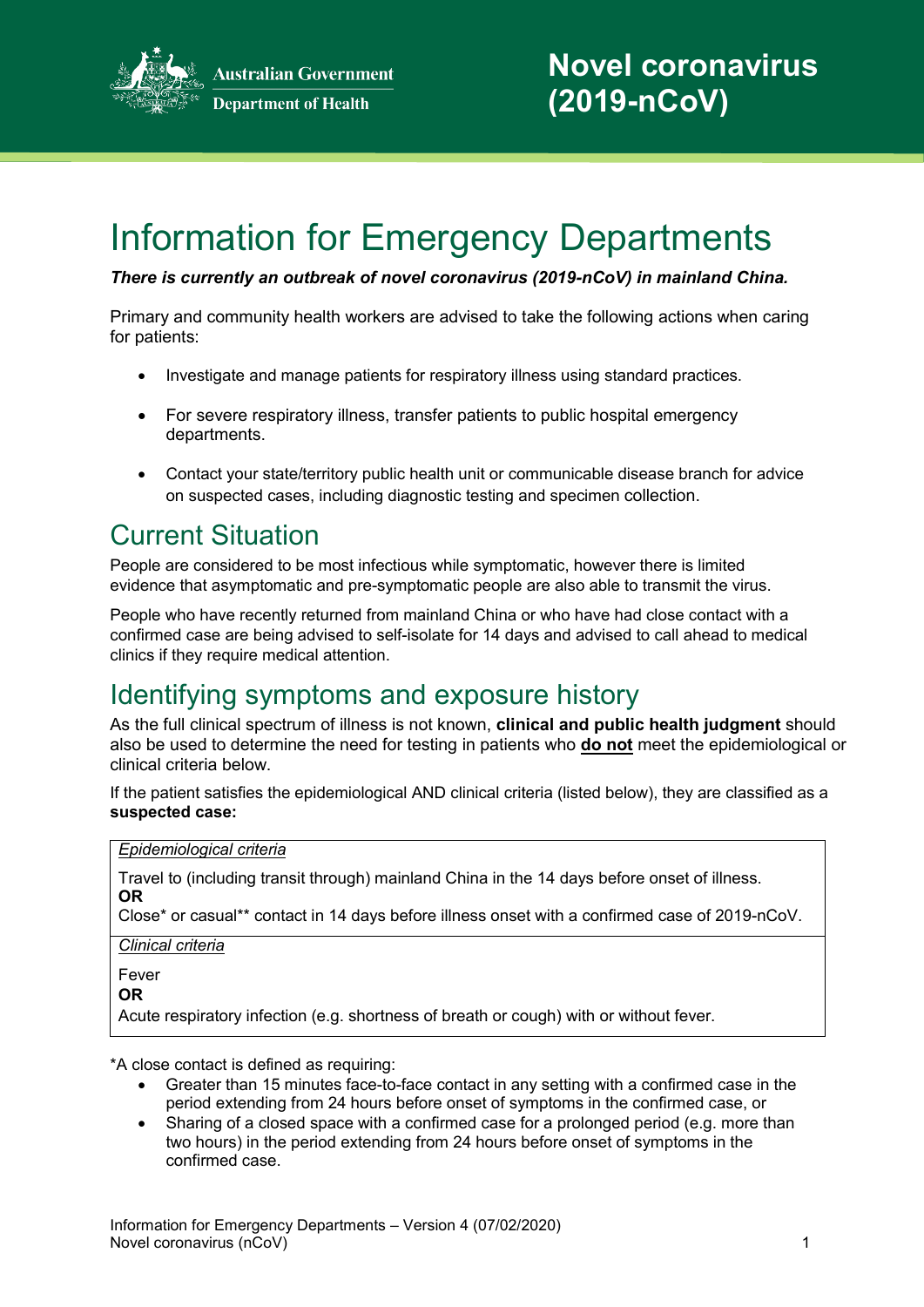\*\*A casual contact is defined as:

- Any person having less than 15 minutes face-to-face contact with a symptomatic confirmed case in any setting, or
- Sharing a closed space with a symptomatic confirmed case for less than two hours.

These criteria will be revised by public health authorities over time as more precise information emerges on the outbreak, including characteristics of transmission, incubation and infectivity period and geographical spread.

# Action for Patients who meet criteria

#### *Initial Actions*

- On presentation, place a surgical mask on the patient and immediately direct them to a single room, with negative pressure air-handling if available (whether or not respiratory symptoms are present).
- General practitioners referring suspected cases should have already contacted your state/territory public health unit or communicable disease branch. Your emergency department should have been notified if a suspected case is being transferred to your hospital.
- If a suspected case self presents to your emergency department, immediately contact your state/territory public health unit or communicable disease branch.

*Early Supportive Therapy and Monitoring*

- If a patient is in respiratory distress, hypoxaemia or shock, immediately give supplemental oxygen and empirical antibiotics.
- For patients who are not in distress, provide supportive therapy as needed.

*Personal Protection Equipment (PPE) during care of patients with suspected or confirmed nCoV infection:*

#### **No Respiratory Symptoms or mild Respiratory Symptoms Present:**

- For most patients collection of specimens (with the exception of bronchoalveolar lavage) is a low risk procedure and can be performed using **contact and droplet precautions**.
- Note that, for droplet precautions, the room does not need to be left empty after sample collection.
- Perform hand hygiene before donning gown, gloves, eye protection and a surgical mask.
- To collect throat or nasopharyngeal swab, stand slightly to the side of the patient to avoid exposure to respiratory secretions, should the patient cough or sneeze.
- At completion of the consultation, remove PPE, place in a biohazard container and perform hand hygiene, wipe any contacted/contaminated surfaces with detergent/disinfectant.

### **Severe Respiratory Symptoms Present (suggestive of Pneumonia):**

- If the patient has severe respiratory symptoms or frequent, severe productive coughing episodes, **contact and airborne precautions** should be observed for all specimen collections.
- If a negative pressure room is not available, the room door should be closed during specimen collection, and be left vacant for 30 minutes after specimen collection (cleaning can be performed during this time by a person wearing PPE).
- Perform hand hygiene before donning gown, gloves, eye protection (goggles or face shield) and a **P2/N95 respirator – which should be fit checked.**
- At completion of the consultation, remove gown and gloves, perform hand hygiene, remove eye protection and P2/N95 respirator. Do not touch the front of any item of PPE during removal. Place used PPE in a biohazard container. Perform hand hygiene.
- Room surfaces should be wiped clean with disinfectant wipes by a person wearing gloves, gown and surgical mask. Hand hygiene should be performed after cleaning.

*Investigations*

• The local public health unit will provide advice on the exact specimens required for specialised testing to identify whether the patient has novel coronavirus (2019-nCoV), the approved collection methods and equipment for collecting specimens and the protocols for handling, storage and transport to correct laboratory.